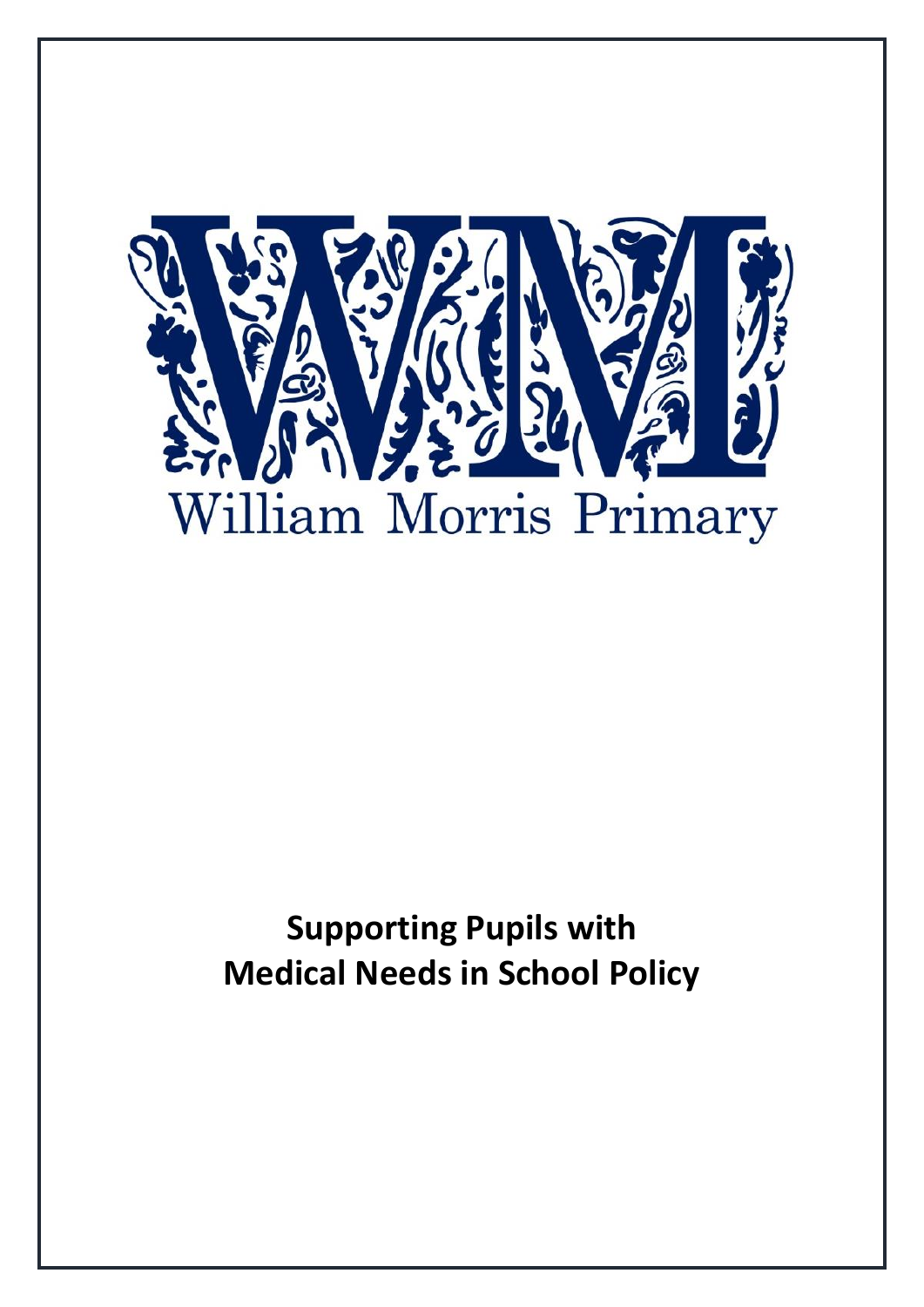It is the underlying basic intention of William Morris Primary School to help each child realise his/her maximum potential. This applies to all children even those having a medical need in school.

Pupils with medical conditions are encouraged to take control of their condition. Children feel confident in the support they receive from the school to help them do this. Parents/ carers of pupils with medical conditions should feel secure in the care their children receive at William Morris Primary School.

William Morris Primary School ensures all staff understand their duty of care to children and young people in the event of an emergency. All staff feel confident in knowing what to do in an emergency.

William Morris Primary School understands that certain medical conditions are serious and can be potentially life threatening, particularly if ill managed or misunderstood. All staff understand the common medical conditions that affect children at this school. Staff receive training on the impact this can have on pupils when and as appropriate.

The medical conditions policy is understood and supported by the whole school community.

#### **COMMUNICATION**

This policy is made available to parents/carers and children on the school website. A hard copy can be requested from the school office if preferred.

All staff are required to read the policy annually and sign to confirm they have done so.

Supply staff are advised of the policy via the supply staff information sheet.

## **TRAINING FOR EMERGENCIES FOR CHILDREN WITH MEDICAL CONDITIONS**

All staff are aware of the most common serious medical conditions at this school. Staff understand their duty of care to children in the event of an emergency. In an emergency situation school staff are required under common law duty of care to act like any reasonably prudent parent. This may include administering prescribed medication.

All staff who work with groups of children at this school receive training and know what to do in an emergency for the children in their care with medical conditions.

Training is refreshed for all staff as and when appropriate. As a minimum, this training will take place on an annual basis.

William Morris Primary School uses Healthcare Plans to inform the appropriate staff (including supply teachers and support staff) of pupils in their care who may need emergency help.

William Morris Primary School has procedures in place so that a copy of a child's healthcare plan is sent to the hospital with the child. On occasions when this is not possible, the form is sent (or the information on it is communicated) to the hospital as soon as possible.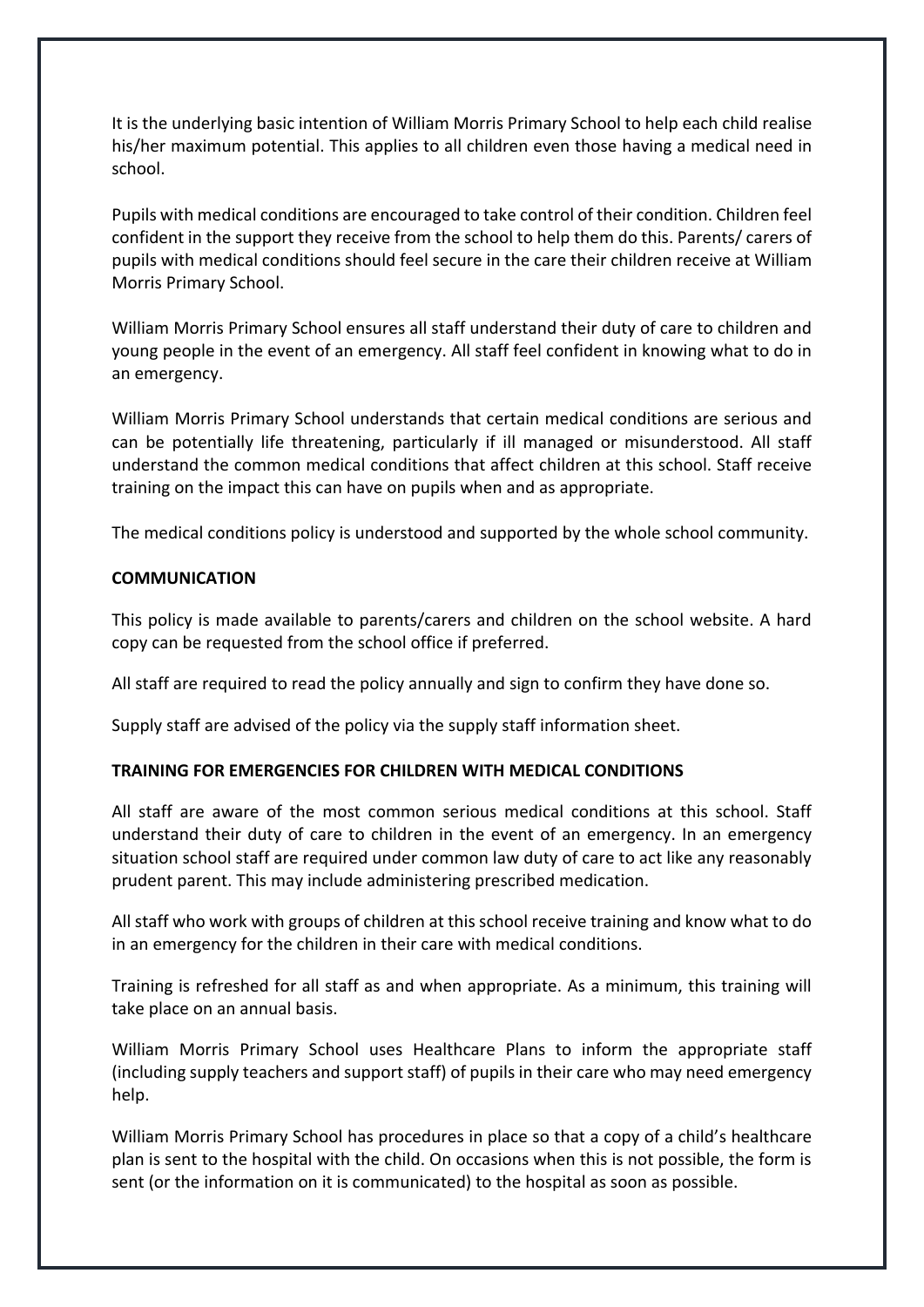#### **GENERAL EMERGENCY PROCEDURES**

All staff know what action to take in the event of a medical emergency. This includes:

- How to contact emergency services and what information to give
- Who to contact within the school
- Training is refreshed for all staff as and when appropriate. Guidance of action to take in a general medical emergency is displayed in prominent locations for staff.

If a child needs to be taken to hospital, a member of staff will always accompany them and will stay with them until a parent arrives. The school tries to ensure that the staff member will be one the child knows.

## **ADMINISTRATION OF MEDICINES**

Medicine will only be administered in school if it would be detrimental to a child's health or to their school attendance if it was not administered.

## **Administration – non-prescription medication**

- Parents/carers will be made aware that there is no legal or contractual duty for any member of staff to administer medication or supervise a child taking medication.
- Non-prescription medication will only be administered with the written consent of the parent/carer who must complete a medication form each day the medication is to be given. This form details date, name of child, name of parent/carer and their signature, time and amount of medicine to be given. It is then signed by the adult who administers the medication.

## **Administration – emergency medication**

- All children at this school with medical conditions have easy access to their emergency medication.
- Where appropriate all children are encouraged to administer their own emergency medication (e.g. inhalers), when their parents/ carers and health specialist determine they are able to start taking responsibility for their condition.
- Children know where their medication is stored and how to access it.
- Children understand the arrangements for a member of staff (and the reserve member of staff) to assist in helping them take their medication safely.

## **Administration – general medication**

- All use of medication, even if the child can administer the medication themselves, is done under the supervision of a member of staff at this school. If medication is taken more than once in a day, parents are informed.
- This school understands the importance of medication being taken as prescribed.
- All staff are aware that there is no legal or contractual duty for any member of staff to administer medication or supervise a child taking medication unless they have been specifically contracted to do so.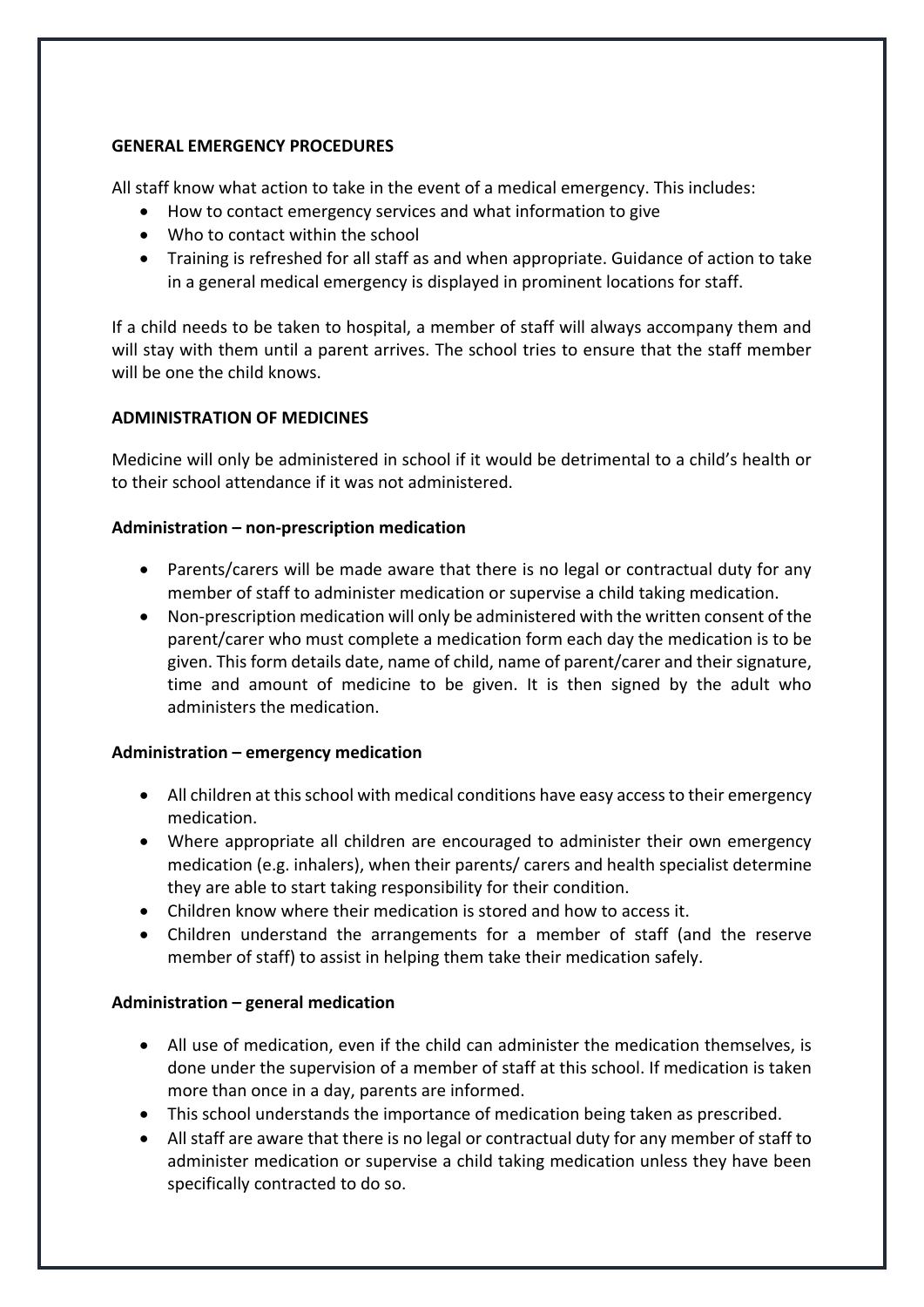- Many members of staff are happy to take on the voluntary role of administering medication. For medication where no specific training is necessary, any member of staff may administer prescribed medication to children under the age of 16, but only with the written consent of the child's parent/ carer.
- Training is given to all staff members who agree to administer medication to children, where specific training is needed. The local authority provides full indemnity.
- All school staff have been informed through training that they are required, under common law duty of care, to act like any reasonably prudent parent in an emergency situation. This may include taking action such as administering prescribed medication.
- In some circumstances, medication is only administered by an adult of the same gender as the pupil, and preferably witnessed by a second adult.
- Parents/carers at William Morris Primary School understand that if their child's medication changes or is discontinued, or the dose or administration method changes that they should notify school immediately.
- If a child at William Morris Primary School needs supervision or access to medication during home/ school transport organised by the LA, properly trained escorts are provided.
- All staff attending off site visits are aware of any child with medical conditions on a visit. They receive information about the type of condition, what to do in an emergency and any other additional support necessary, including any additional medication or equipment needed.
- If a trained member of staff, who is usually responsible for administering medication is not available alternative arrangements will be made to provide the service. This is always addressed in the risk assessment for offsite activities.
- If a child misuses medication, either their own or another child's, their parents/ carers are informed as soon as possible. These children are subject to the school's usual disciplinary procedures.

## **STORAGE OF MEDICATION**

#### **Safe storage – emergency medication**

Emergency medication is readily available to children who require it at all times during the school day or at off-site activities. If the emergency medication is a controlled drug (such as medicine for epilepsy) and needs to be locked up, the keys are readily available and not held personally by members of staff.

At William Morris Primary School most emergency medication is placed in the class medicine's box. The exception is Epi-pens, which are held in a secure place known by all members of staff working with that child. Children know exactly where to access their emergency medication.

#### **Safe storage – non-emergency medication**

All non-emergency medication is kept in a secure place. Children with medical conditions know where their medication is stored and how to access it. Staff ensure that medication is only accessible to those for whom it is prescribed.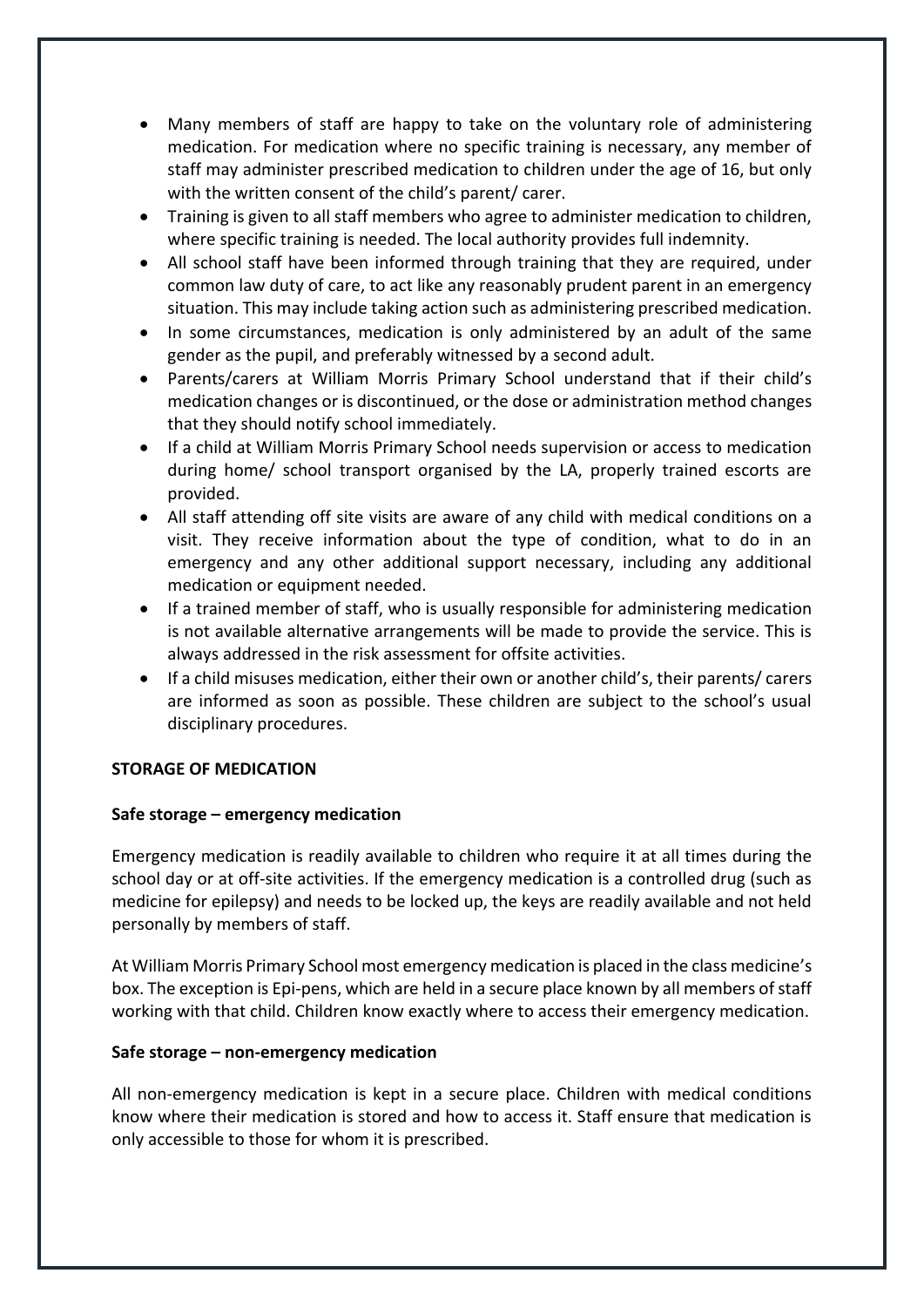#### **Safe storage – all medication**

- Class teachers ensure the correct storage of medication in their classrooms.
- All controlled drugs (such as those for epilepsy) are kept in a locked cupboard and only named staff have access, even if children normally administer the medication themselves.
- Expiry dates for all medication stored at school is checked at the end of each term.
- A member of staff, along with the parents/ carers of children with medical conditions, ensure that all emergency and non-emergency medication brought in to school is clearly labelled with the child's name, the name and dose of the medication and the frequency of dose.
- All medication is supplied and stored, wherever possible, in its original containers. All medication is labelled with the child's name, the name of the medication, expiry date and the prescriber's instructions for administration, including dose and frequency.
- Medication is stored in accordance with instructions, paying particular note to temperature.
- Some medication may need to be refrigerated. All refrigerated medication is stored in an airtight container and is clearly labelled. The refrigerator in the school staff room is used for this purpose.
- All medication is sent home with children at the end of the school year.
- It is the parents/ carers responsibility to ensure new and in date medication comes into school on the first day of the new academic year.

## **Safe disposal**

- Parents/ carers are asked to collect out of date medication.
- If parents do not pick up out of date medication, or at the end of the school year, medication is taken to a local pharmacy for safe disposal.
- Staff are responsible for checking the dates of medication stored in their classrooms and arranging for the disposal of any that have expired. This check should be done at the end of each term.
- Sharps boxes are used for the disposal of needles when needed. Parents/ carers obtain sharps boxes from the child's GP or paediatrician on prescription. All sharps boxes in this school are stored in a locked cupboard unless alternative safe and secure arrangements are put in place on a case by case basis.
- If a sharps box is needed off site or on a residential visit, a named member of staff is responsible for its safe storage and return to a local pharmacy or to school or to the parents/ carers.
- Collection and disposal of sharps boxes is arranged with the LA's environmental service.

## **RECORD KEEPING**

Data collection forms - Parents and carers are asked if their children have any health conditions or health issues on admission to the school.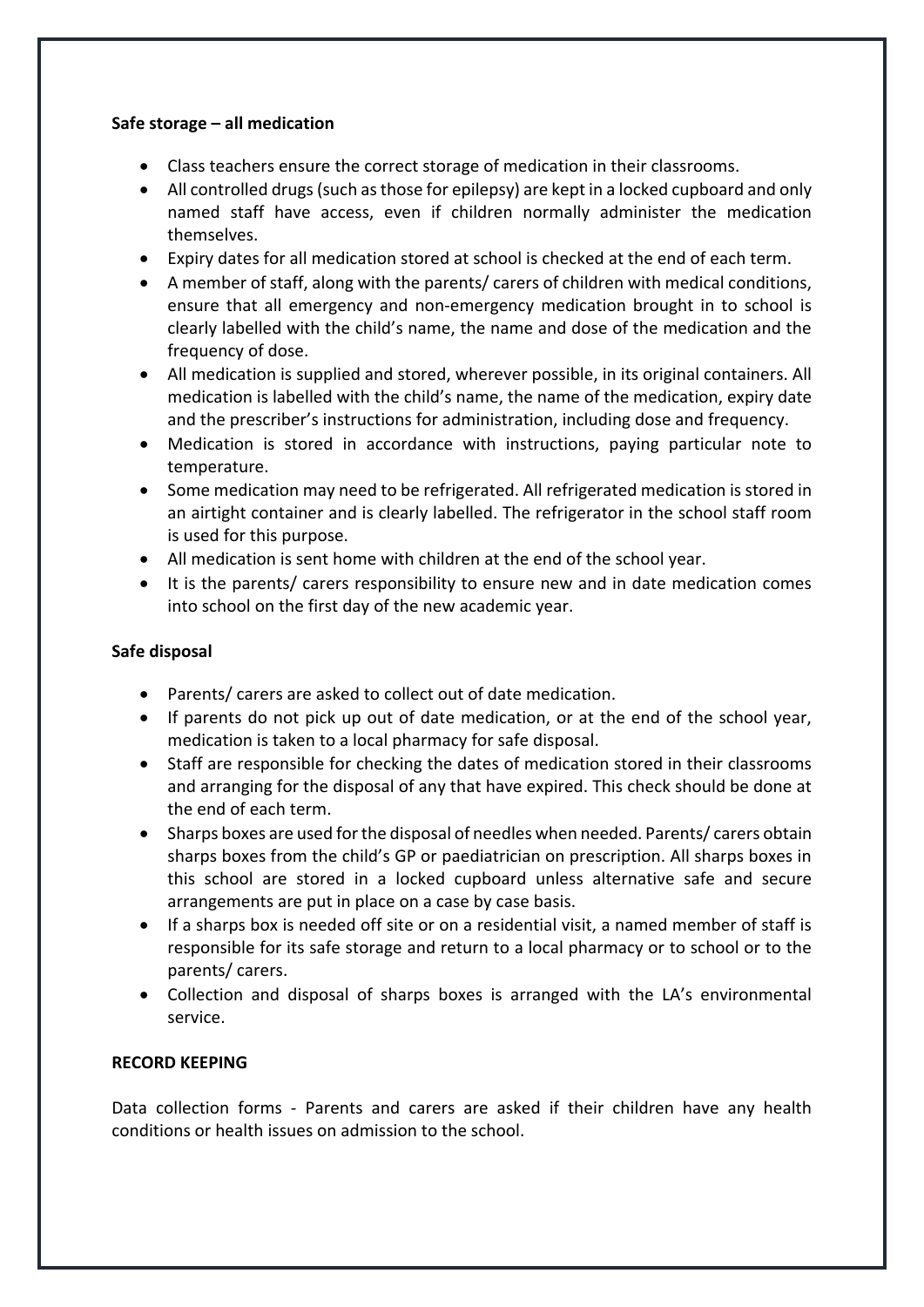#### **Healthcare Plans**

- William Morris Primary School uses healthcare plans to record important details about individual children's medical needs at school, their triggers, signs, symptoms, medication and other treatments. Further documentation can be attached to the Healthcare plan if required.
- Where the school is notified of a medical condition they will work with the parent/carer, school nurse and any other relevant professional(s) to develop a healthcare plan.
- Healthcare plans are available in the staffroom and in the school office, together with a list of children who have one and their photograph. This list is also posted in the first aid boxes. A copy of a child's healthcare plan is also kept in their classroom.
- Parents/ carers are asked to review their child's healthcare plan on an annual basis. They are also reminded to update their child's healthcare plan if their child has a medical emergency or if there have been changes to their symptoms (getting better or worse), or their medication and treatments change.
- William Morris Primary School ensures that all staff protect pupil confidentiality.

#### **Consent to administer medicines**

- If a child requires regular prescribed medication at school, parents/ carers are asked to provide consent on their child's healthcare plan.
- All parents/ carers of children with a medical condition who may require medication in an emergency are asked to provide consent on the healthcare plan for staff to administer medication.
- If a child requires regular/ daily help in administering their medication then the school outlines the school's agreement to administer this medication on the child's healthcare plan.
- If a child has a short-term medical condition that requires medication during school hours, a medication form should be completed by the child's parents/ carers. This details the name of the child, the dosage, the time it should be given. When the medicine has been administered the staff member who gave it should sign the form.

#### **Residential visits**

- Parents/ carers are sent a residential visit form to be completed and returned to school shortly before their child leaves for an overnight or extended day visit. This form requests up to date information about the child's current condition and their overall health. This provides essential information to help manage their condition while they are away. This will include information about medication not normally taken during school hours. The residential visit form will detail what medication and what dose the child is currently taking at different times of the day.
- All residential visit forms are taken by the visit leader on visits where medication is required. These are accompanied by the child's healthcare plan.
- All parents/ carers of children with a medical condition attending a school trip or overnight visit are asked for consent, giving staff permission to administer medication at night or in the morning if required.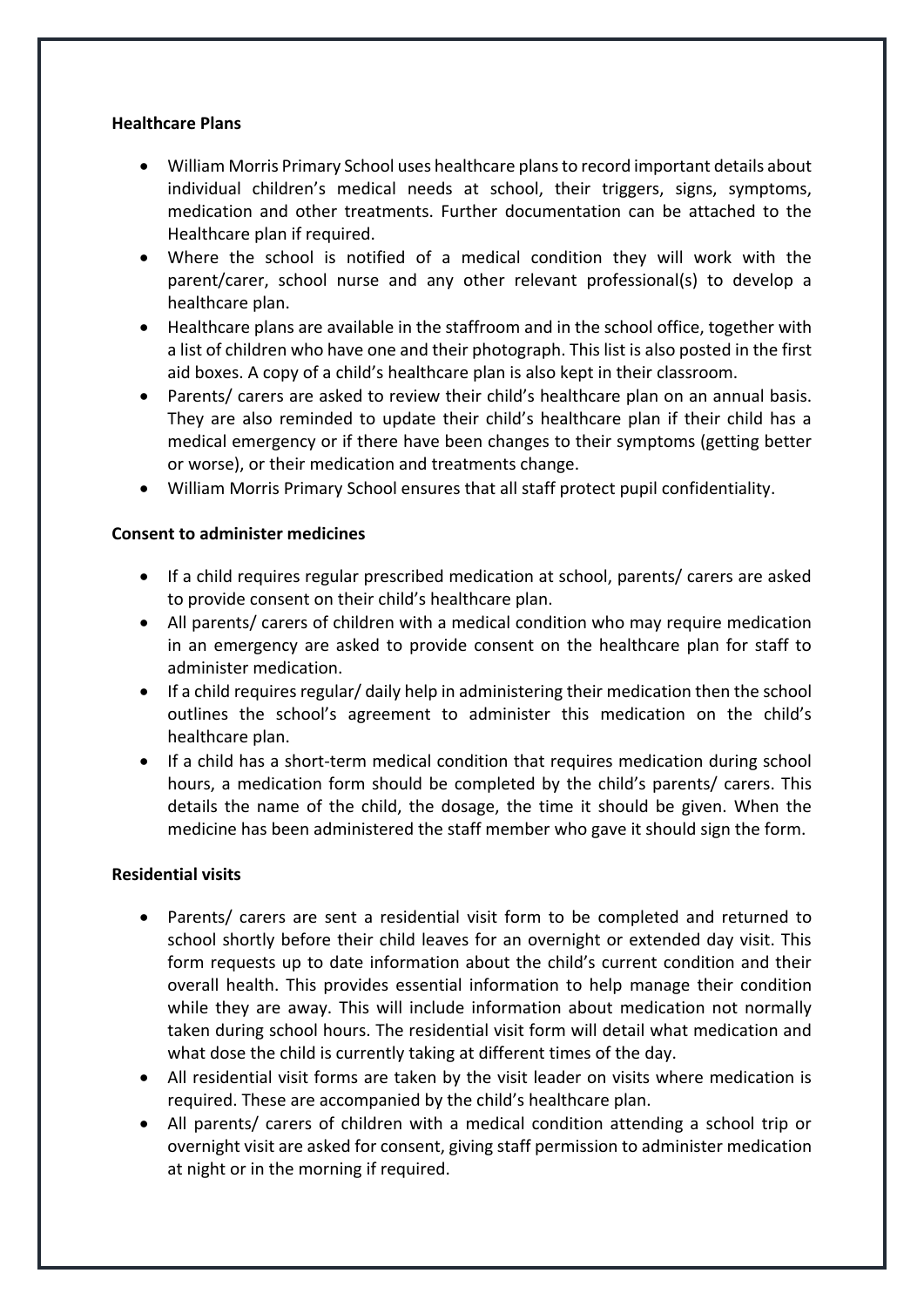## **Record Keeping**

- William Morris Primary School keeps an accurate record of each occasion a child is given medication. Details of the supervising staff member, child, dose, date and time are recorded. If a child refuses to have medication administered this is also recorded and parents/ carers are informed as soon as possible.
- Training is held on common medical conditions as and when appropriate. A log of the medical condition training is kept by the school.
- All school staff who volunteer or who are contracted to administer medication are provided with training by a healthcare professional as and when appropriate. The school keeps a register of staff who have had the relevant training.

## **INCLUSIVE ENVIRONMENT**

## **Physical environment:**

- William Morris Primary School is committed to providing a physical environment that is accessible to children with medical conditions.
- Children with medical conditions are included in the consultation process to ensure the physical environment at this school is accessible.
- William Morris Primary School's commitment to an accessible physical environment includes out of school visits. The school recognises that this sometimes means changing activities or locations.

#### **Social interactions:**

- William Morris Primary School ensures the needs of children with medical conditions are adequately considered to ensure their involvement in structured and unstructured social activities, including during breaks and before and after school.
- William Morris Primary School ensures the needs of children with medical conditions are adequately considered to ensure they have full access to extended school activities such as school discos, breakfast club, school productions, after school clubs and residential visits.
- All staff are made aware of the potential social problems that children with medical conditions may experience. Staff use this knowledge to try to prevent and deal with problems in accordance with the school's anti-bullying and behaviour policies.
- Staff use PSHE lessons to raise awareness of medical conditions amongst children and to help create a positive social environment.

## **Exercise and physical activity**

- William Morris Primary School understands the importance of all children taking part in sports, games and activities.
- William Morris Primary School ensures all classroom teachers, teaching assistants, PE teachers and sport coaches make appropriate adjustments to sports, games and other activities to make physical activity accessible to all children.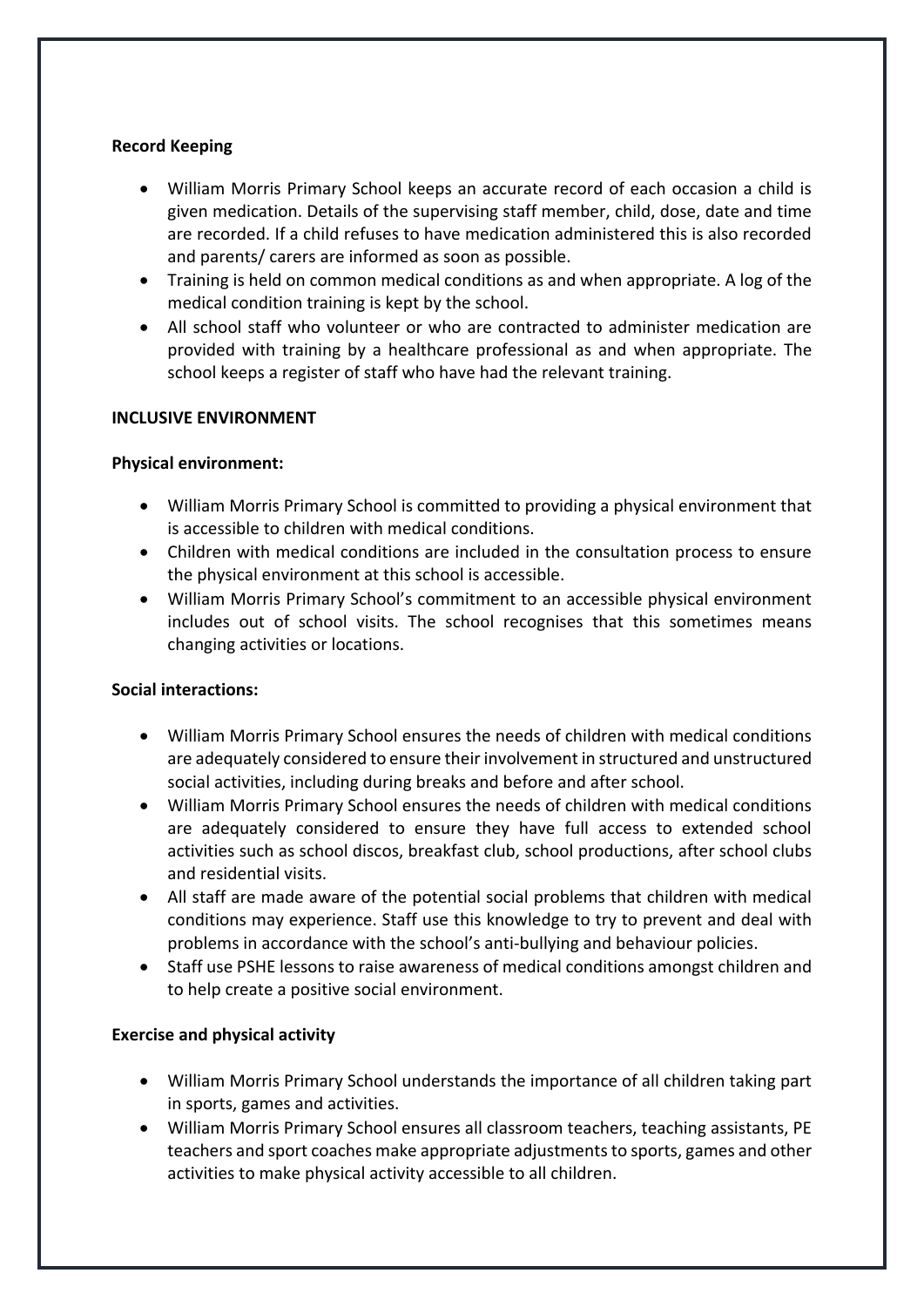- William Morris Primary School ensures all classroom teachers, teaching assistants, PE teachers and sport coaches understand that children should not be forced.
- All staff are made aware of children in their care who have been advised to avoid or take special precautions with particular activities.
- The school ensures all staff are aware of potential triggers for children's medical conditions when exercising and how to minimise these triggers.
- William Morris Primary School ensures all children with medical conditions are actively encouraged to take part in out of school clubs and team sports.

## **Education and learning**

- William Morris Primary School ensures that children with medical conditions can participate fully in all aspects of the curriculum and ensures that appropriate adjustments and extra support are provided
- If a child is missing a lot of time at school, they have limited concentration or they are frequently tired, all teachers at William Morris Primary School understand that this may be due to their medical condition.
- Teachers are aware of the potential for children with medical conditions to have special educational needs (SEN). Children with medical conditions who are finding it difficult to keep up their studies are referred to the Additional Needs Co-ordinator who will consult with the child, parents/ carers and the child's healthcare professional to ensure the effect of the child's condition on their school work is properly considered.
- William Morris Primary School ensures that lessons about common medical conditions are incorporated into PSHE lessons and other parts of the curriculum. Children at William Morris Primary School learn about what to do in the event of a medical emergency.

## **Residential visits and educational or sporting trips**

- Risk assessments are carried out by prior to any out of school visit and medical conditions are considered during this process. Factors considered include: how all children will be able to access the activities proposed, how routine and emergency medication will be stored and administered, and where help can be obtained in an emergency.
- William Morris Primary School understands that there may be additional medication, equipment or other factors to consider when planning educational visits.

## **MANAGING TRIGGERS OF MEDICAL CONDITIONS**

- William Morris Primary School is committed to reducing the likelihood of medical emergencies by identifying and reducing triggers both at school and on out of school visits.
- Healthcare plans are used to identify individual children who are sensitive to particular triggers. Teachers use this knowledge when planning the school day to ensure that these children remain safe.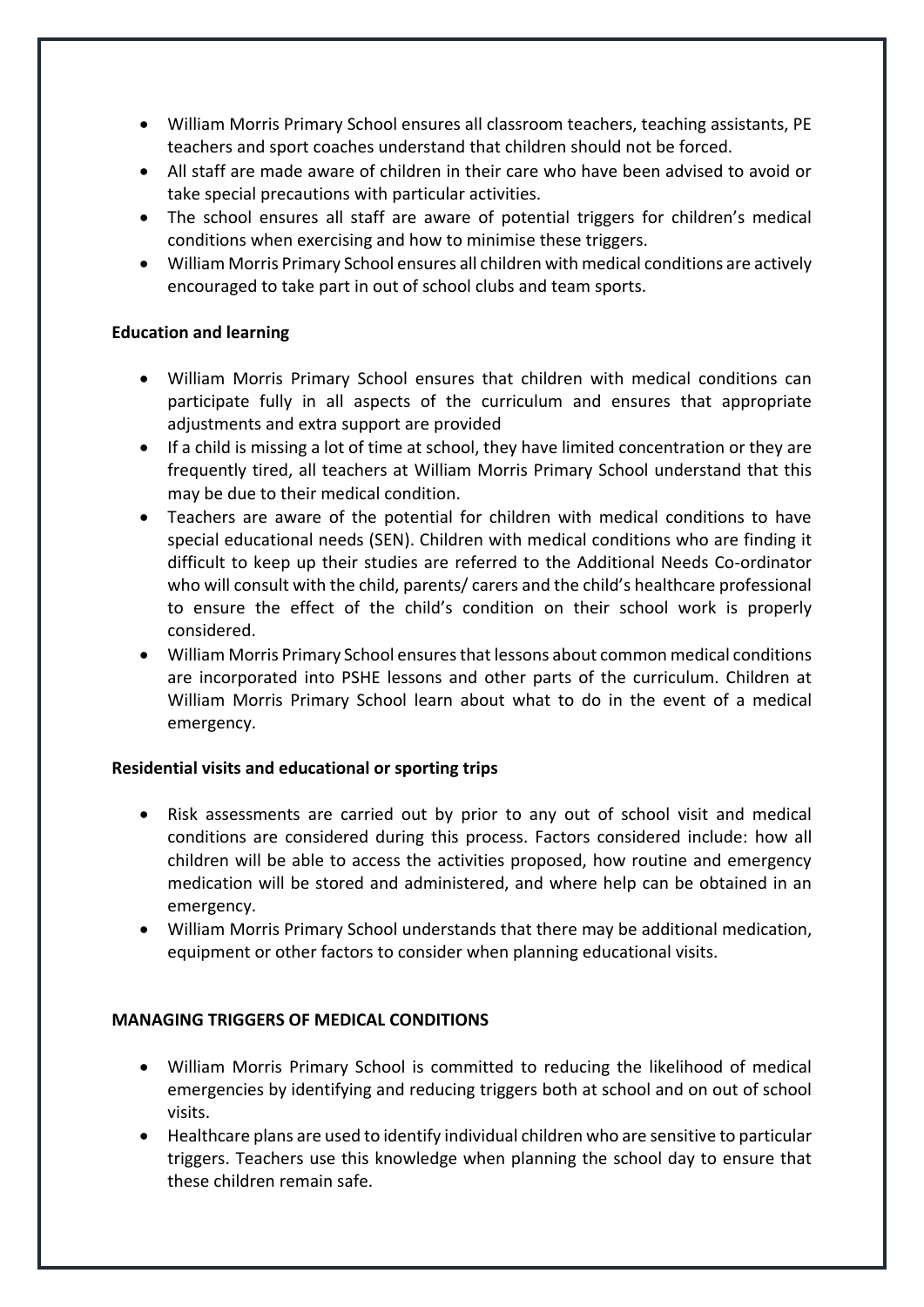- Risk assessments, including those for residential visits take into account the needs of children with medical conditions.
- William Morris Primary School reviews medical emergencies and incidents to see how they could have been avoided. Appropriate changes to William Morris Primary School's policy and procedures are implemented after each review.

#### **ROLES AND RESPONSIBILITIES**

William Morris Primary School works in partnership with all interested and relevant parties including the school's governing body, all school staff, parents/ carers, community healthcare professionals and children to ensure the policy is planned, implemented and maintained successfully.

The following roles and responsibilities are used for the medical conditions policy at William Morris Primary School. These roles are understood and communicated regularly.

## **The Governing Body - The Governing Body has a responsibility to:**

- Make arrangements to support pupils with medical conditions in school.
- Ensure health and safety policies and risk assessments are inclusive of the needs of children with medical conditions
- Make sure the medical conditions policy is effectively monitored and evaluated and regularly updated
- Report to parents/ carers, children and staff about the successes and areas for improvement of this school's medical conditions policy

## **Head Teacher - The Head Teacher has a responsibility to:**

- Ensure the school is inclusive and welcoming and that the medical conditions policy is in line with local and national guidance and policy frameworks.
- Liaise between interested parties including children, school staff, the inclusion manager, school nurses, parents/ carers, governors, the school health service, the LA transport service and local emergency care services.
- Ensure the policy is put into action, with good communication to all.
- Ensure that every aspect of the policy is maintained and information held by the school is accurate and up to date and that there are good information sharing systems are in place using the health care plans.
- Ensure pupil confidentiality.
- Assess the training and development needs of staff and arrange for them to be met.
- Ensure all supply teachers and new staff know the medical conditions policy.
- Ensure that the expiry date of medicines kept in school are checked and maintain the schools medical conditions register.
- Monitor and review the policy at least once a year.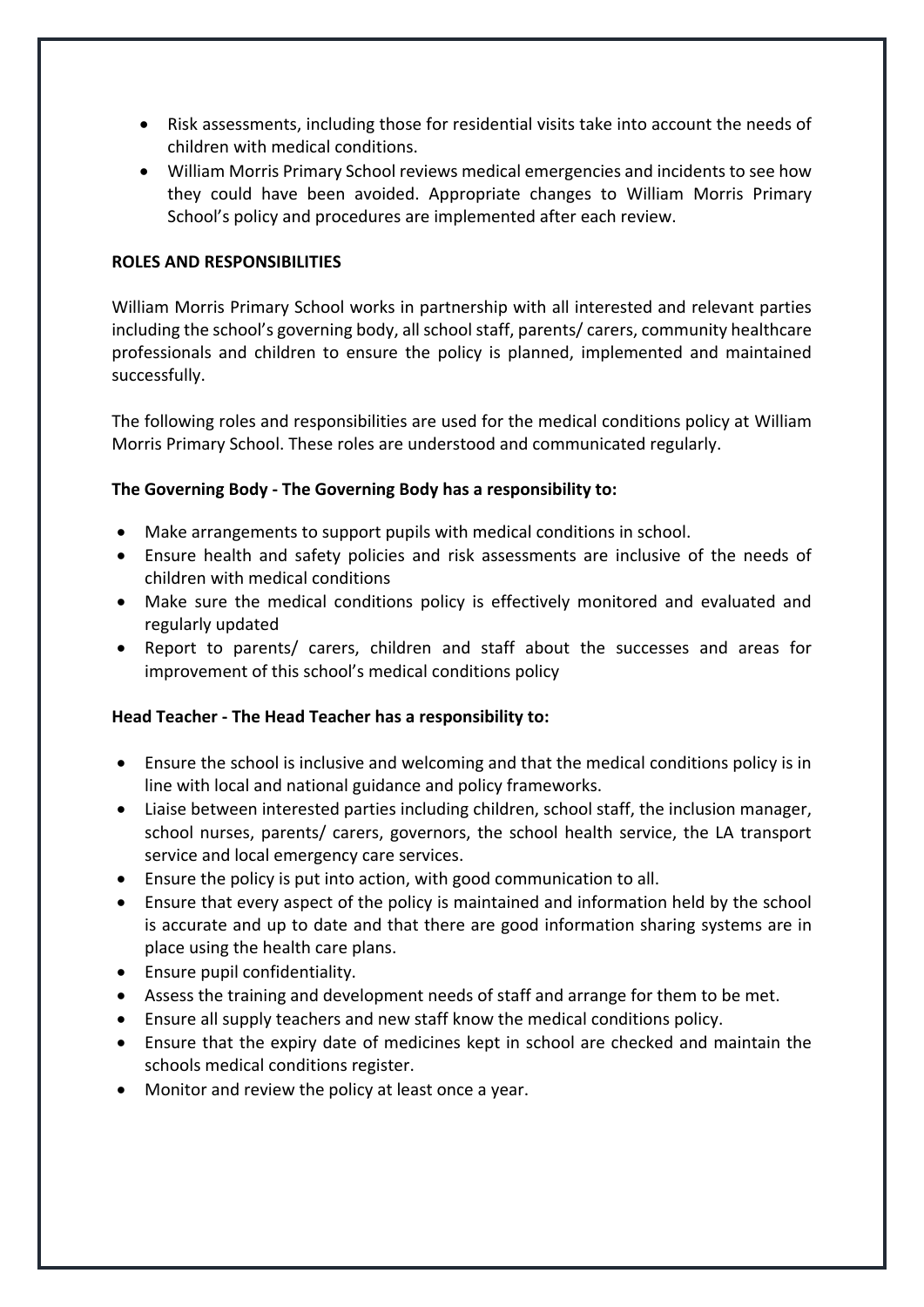# **All school staff - All school staff have a responsibility to:**

- Be aware of the potential triggers, signs and symptoms of common medical conditions and know what to do in an emergency.
- Understand the school's medical conditions policy.
- Know which children in their care have a medical condition and be familiar with the content of the pupil's healthcare plan.
- Allow all children to have immediate access to their emergency medication.
- Maintain effective communication with parents/ carers including informing them if their child has been unwell at school.
- Ensure children who need medication with them have it available when they go on a school visit or outside of the classroom.
- Be aware of children with medical conditions who may be experiencing bullying or need extra social support.
- Understand the common medical conditions and the impact they can have on children.
- Ensure all children with medical conditions are not excluded unnecessarily from activities they wish to take part in.
- Ensure children have the appropriate medication or food with them during any exercise and are allowed to take it when needed.

# **Teaching staff - Teaching staff at this school have a responsibility to:**

- Ensure children who have been unwell catch up on missed school work.
- Be aware that medical conditions can affect children's learning and provide extra help when children need it.
- Liaise with parents/ carers, the child's healthcare professionals and Additional Needs Coordinator if a child is falling behind with their work because of their condition.
- Use opportunities such as PSHE and other areas of the curriculum to raise pupil awareness about medical conditions.

# **School nurse/healthcare professional - The school nurse at this school has a responsibility to:**

- Help update the school's medical conditions policy.
- Help provide regular training for school staff in managing most common medical conditions at school.
- Provide information about where the school can access other specialist training.

## **First aider - First aiders at this school have a responsibility to:**

- Give immediate help to casualties with common injuries or illnesses and those arising from specific hazards within the school.
- When necessary ensure that an ambulance or other professional medical help is called.

# **Special Educational Needs Co-ordinator and Inclusion Manager – Special Education Needs Co-ordinator and Inclusion Manager at this school has a responsibility to:**

Help update the school's medical conditions policy.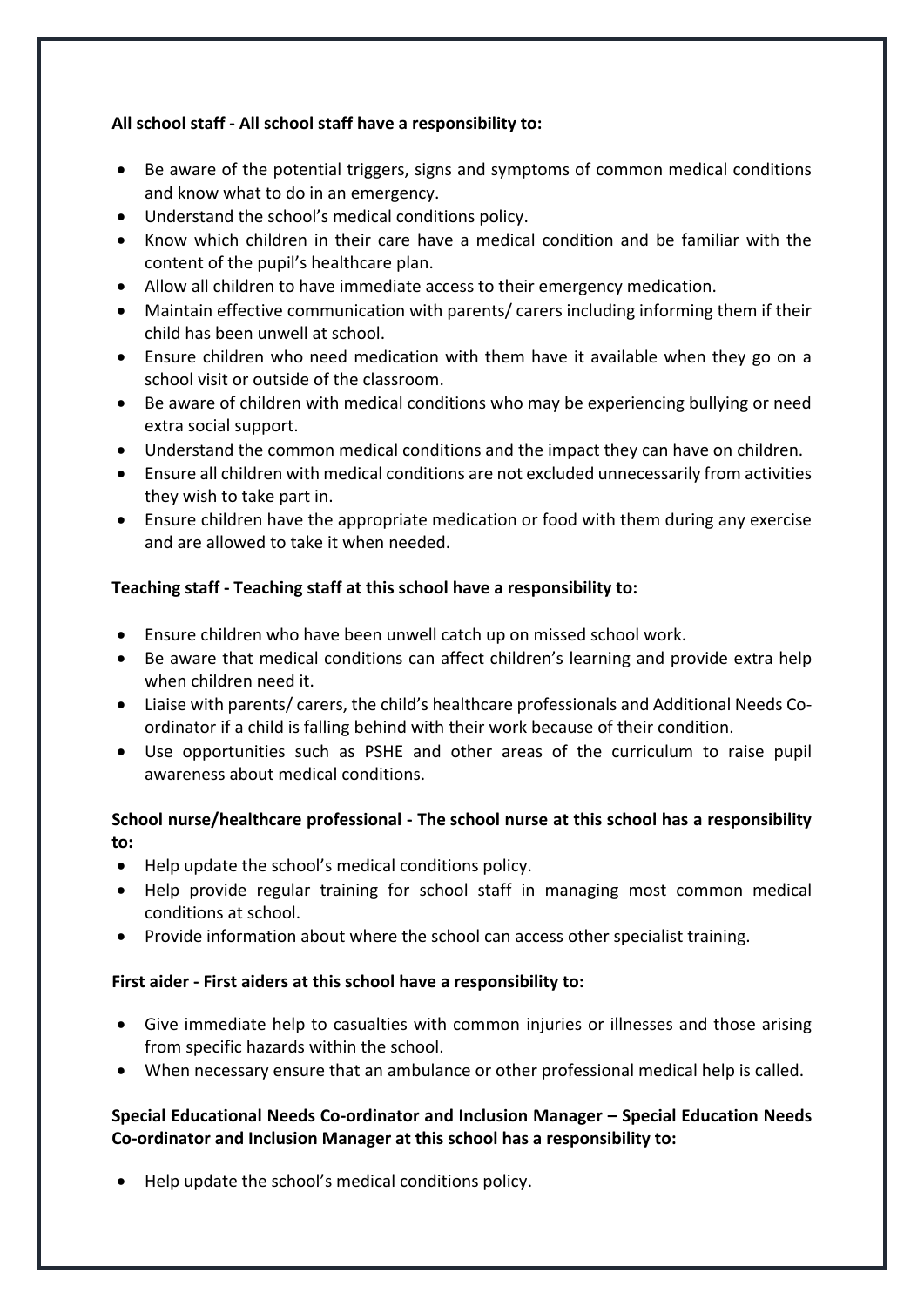- Know which children have a medical condition and which have SEN because of their condition.
- Ensure children who have been unwell catch up on missed school work.
- Ensure teachers make the necessary arrangements if a child needs special consideration or access arrangements in tests or class work.

## **Children - The pupils at this school have a responsibility to:**

- Treat other children with and without a medical condition equally.
- Tell their parents, teacher or nearest staff member when they are not feeling well.
- Let a member of staff know if another child is feeling unwell.
- Let any child take their medication when they need it, and ensure a member of staff is called.
- Treat all medication with respect.
- Know how to gain access to their medication in an emergency.
- If mature and old enough, know how to take their own medication and to take it when they need it.
- Ensure a member of staff is called in an emergency situation.

# **Parents/Carers - The parents/carers of a child at this school have a responsibility to:**

- Tell the school if their child has a medical condition.
- Ensure the school has a complete and up-to-date Healthcare Plan for their child.
- Inform the school about the medication their child requires during school hours.
- Inform the school of any medication their child requires while taking part in visits, outings or field trips and other out-of-school activities.
- Tell the school about any changes to their child's medication, what they take, when, and how much.
- Inform the school of any changes to their child's condition.
- Ensure their child's medication and medical devices are labelled with their child's full name.
- Provide the school with appropriate spare medication labelled with their child's name.
- Keep their child at home if they are not well enough to attend school.
- Ensure their child catches up on any school work they have missed.
- Ensure their child has regular reviews about their condition with their doctor or specialist healthcare professional.
- Ensure their child has a written care/self-management plan from their doctor or specialist healthcare professional to help their child manage their condition.

## **UNACCEPTABLE PRACTICE**

William Morris Primary School takes its responsibilities in the field of medication and medical conditions seriously and all staff understand that the following practices are not acceptable:

- Preventing children from easily accessing inhalers and/or medication and preventing them from taking their medication.
- Assuming that every child with the same condition requires the same treatment.